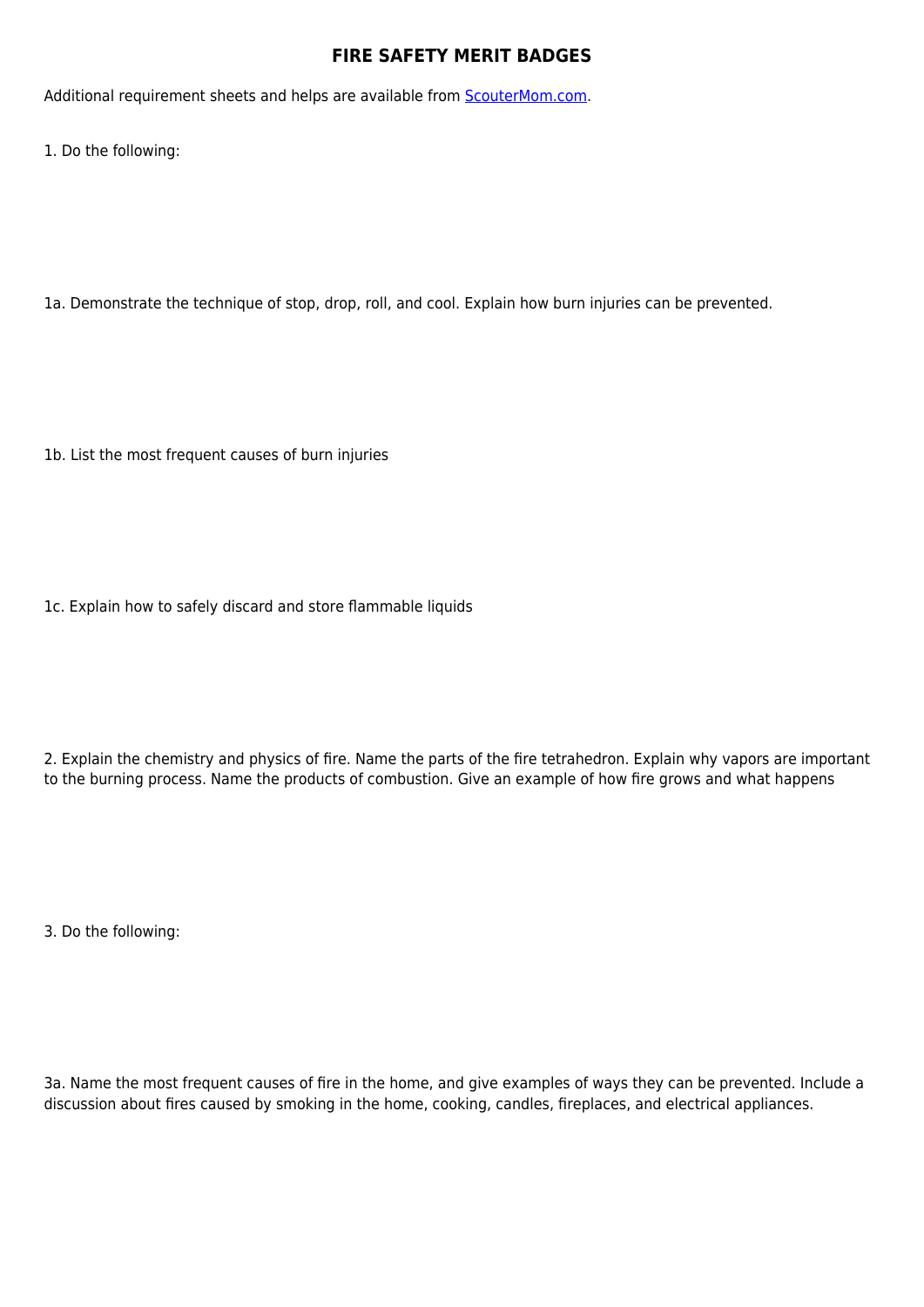3b. Find out whether smoke detectors are required in each dwelling in your municipality. If so, learn what types of smoke detectors are required or acceptable.

4. Explain the role of human behavior in the arson problem in this country.

45. List the actions and common circumstances that cause seasonal and holiday-related fires. Explain how these fires can be prevented.

6. Conduct a home safety survey with the help of an adult. Then do the following:

6a. Draw a home fire-escape plan, create a home fire-drill schedule, and conduct a home fire drill.

6b. Test a smoke alarm and demonstrate regular maintenance of a smoke alarm.

6c. Explain what to do when you smell gas and when you smell smoke.

6d. Explain how you would report a fire alarm.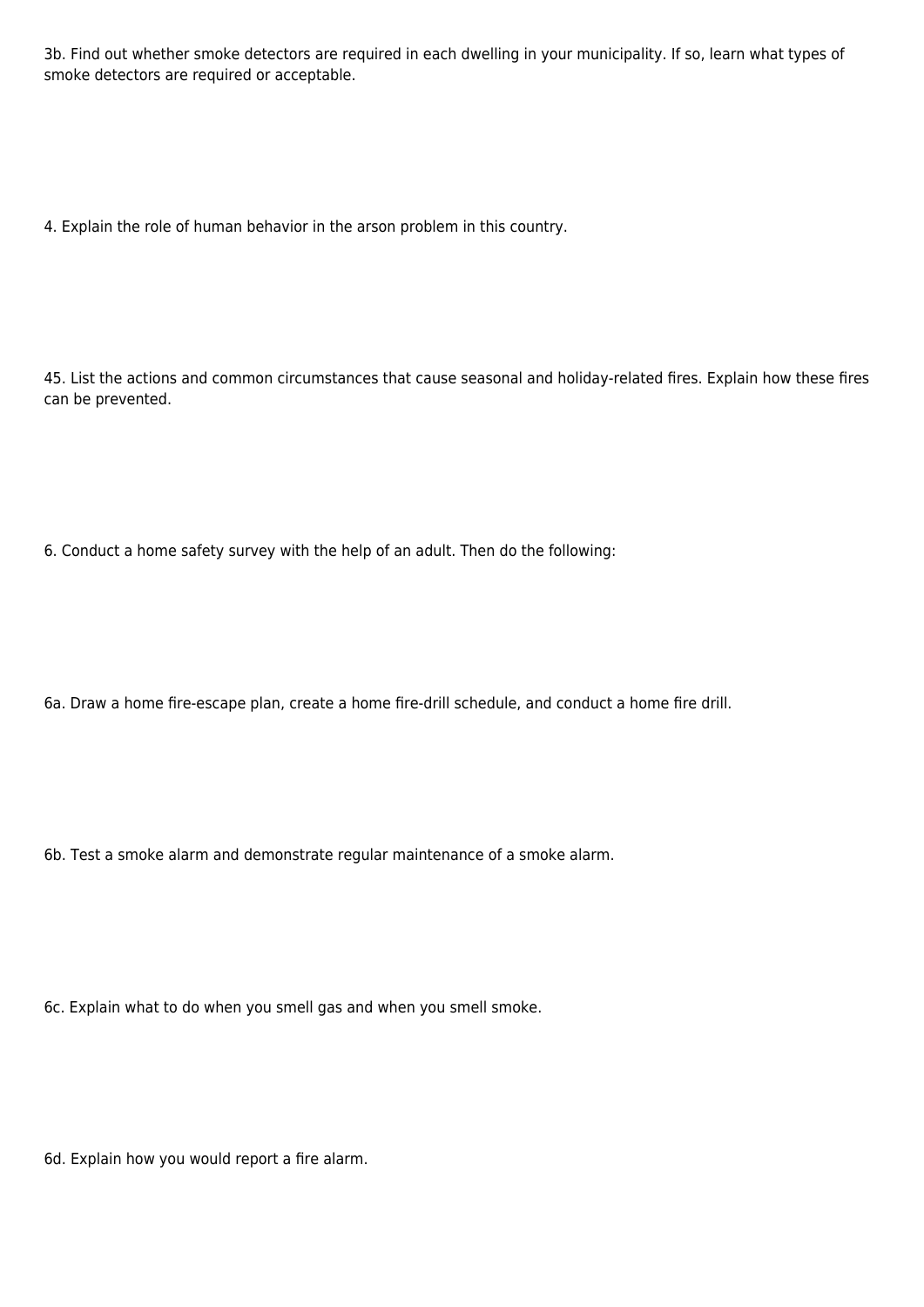6e. Explain what fire safety equipment can be found in public buildings.

6f. Explain who should use fire extinguishers and when these devices can be used.

6g. Explain how to extinguish a grease pan fire.

6h. Explain what fire safety precautions you should take when you are in a public building

7. Do the following:

7a. Demonstrate lighting a match safely

7b. Demonstrate the safe way to start a charcoal fire

7c. Demonstrate how to safely light a candle. Discuss with your counselor how to safely use candles.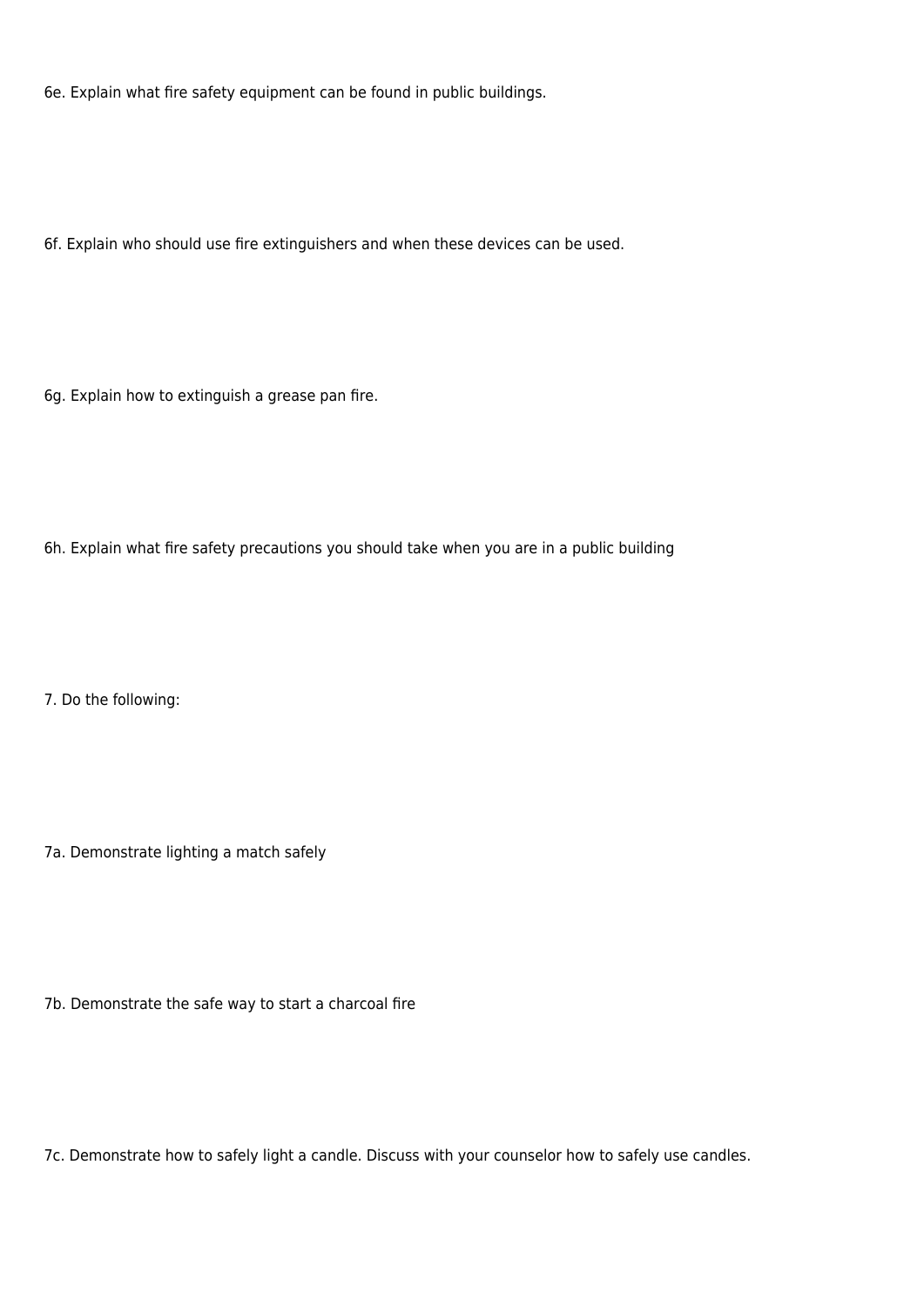8. Explain the difference between combustible and noncombustible liquids and between combustible and noncombustible fabrics.

9. Do the following:

9a. Demonstrate the safe way to fuel a lawn mower

9b. Demonstrate the safety factors, such as proper ventilation, for auxiliary heating devices and the proper way to fuel those devices.

10. Do the following:

10a. Explain the cost of outdoor and wildland fires and how to prevent them.

10b. Demonstrate setting up and putting out a cooking fire

10c. Demonstrate using a camp stove and lantern.